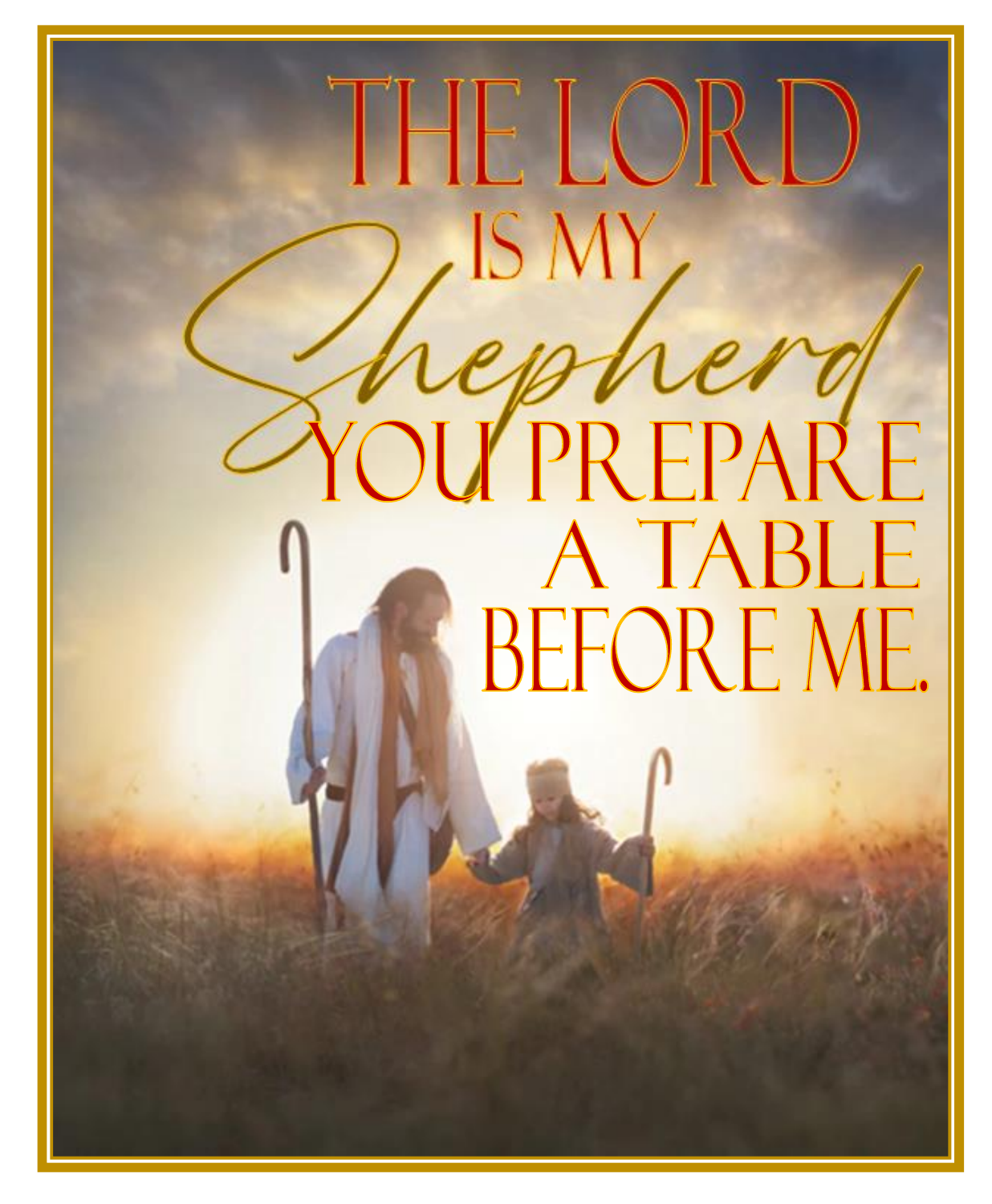

Serving the Portland Area with the Means of Grace and as a family of believers for over 110 years… as a church, school, preschool, mission, and ministry.

**Church Campus:** 7610 NE Fremont Street, Pastor – Pastor Thad Bitter (503 .290.6316– call /text) **School Campus:** 2252 SE 92nd Street, Principal - Justin Eternick (920.988.1999 – call /text) **Preschool:** 2252 SE 92nd Street, ECE Director Tammy Godish (503.312.4230 – call /text)

# The Seventh Sunday of Easter / Ascension Observed May 29th, 2022

# *Grace* ~ *"I am not ashamed of the gospel..."*



 When it comes to the truth of Scripture, there is no room for compromise. The Bible is the book we live by… for life now and for life forever. We accept the Bible as the pure Word of God. We believe that our only Savior is Jesus Christ, the sinless Son of God, who was crucified, died, and was buried but rose again to open the door to heaven for everyone who believes in him.

# *Grace* ~ *"These are written that you may believe..."*



 Grace Lutheran Church has served the Portland area for over 100 years by faithfully preaching and teaching the timeless truth of God's Word. We believe that God uses the timeless message of Word and Sacraments to bring souls into his care. This is a message that we share here and around the world through our affiliation with the Wisconsin Evangelical

Lutheran Synod (WELS).

## *Grace* ~ *"Therefore go and make disciples of all nations…"*



 Grace Lutheran Church exists to win souls by joyfully proclaiming the truth of God's grace through Christ, to nurture believers in growing in faith and lives of Christian service, and to join together in worship and praise. *"But grow in the grace and knowledge of our Lord and Savior Jesus Christ. To him be the glory both now and forever! Amen." 2 Pt. 3:18*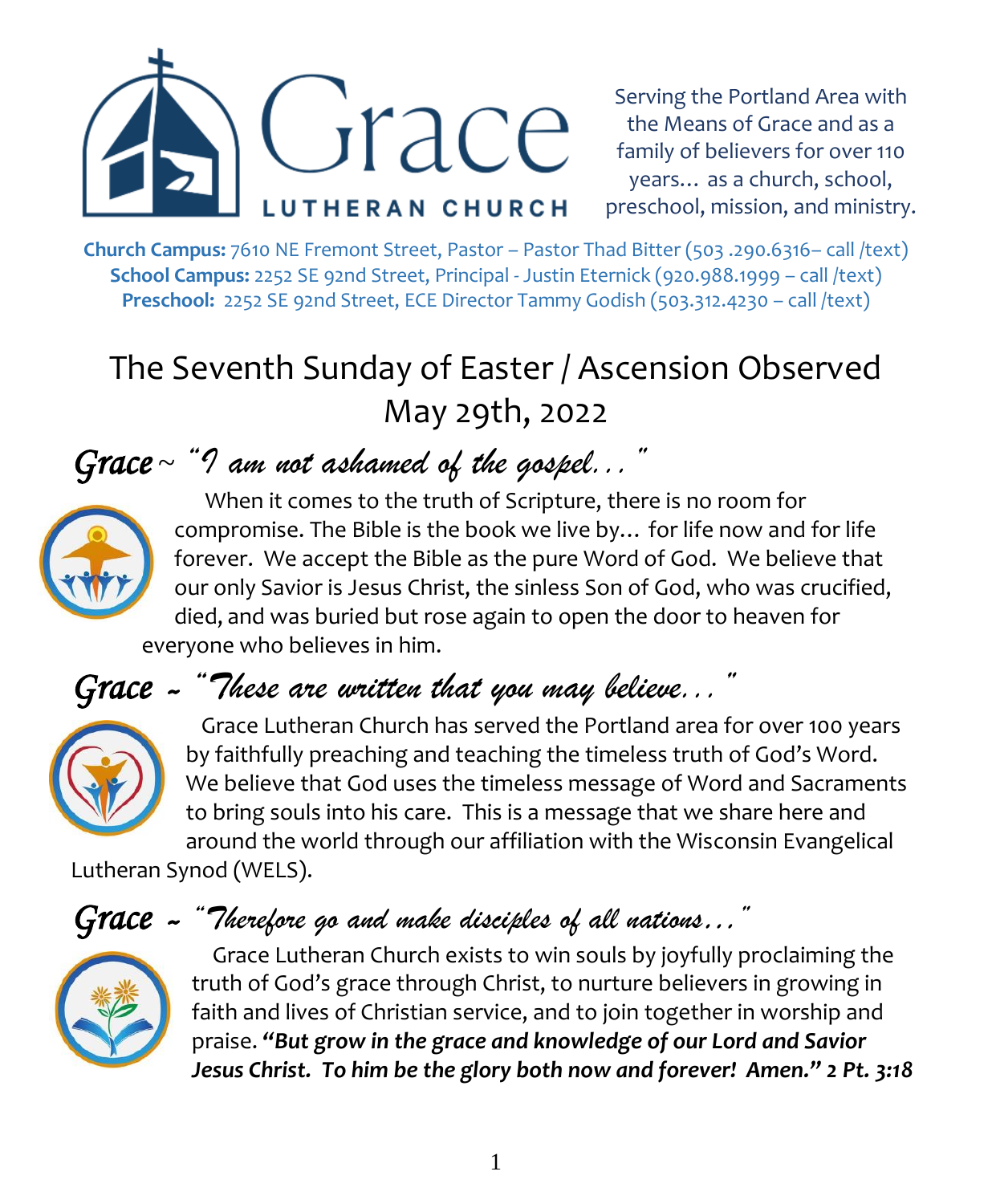#### **ASCENSION**

- M: Why do you stand here looking into the sky? This same Jesus, who has been taken from you into heaven, will come back in the same way you have seen him go into heaven."
- **C: We believe and are sure that he is the Christ, the Son of the living God.**
- M: God raised him from the dead and seated him at his right hand in the heavenly realms, far above all rule and authority, power and dominion, and every title that can be given, not only in the present age but also in the one to come. And God placed all things under his feet and appointed him to be head over everything for the church.
- **C: At the name of Jesus every knee should bow, in heaven and on earth and under the earth, and every tongue confess that Jesus Christ is Lord, to the glory of God the Father.**
- M: Forty days and forty nights, the rain poured down and the flood waters rose. God drowned the ancient world in a breath-taking act of liquid judgment. Forty days and forty nights, the Son of God presented himself to his disciples alive and exceedingly well after drowning sin in a flood of blood and swallowing up death in his resurrected body. Now the forty days were at an end. After promising his disciples a pouring-out of the Spirit and entrusting to them the keys to the Kingdom, Jesus—in one final, saving act of his earthly ministry—ascended into heaven. The clouds that hide Jesus from our sight cannot cast a shadow on our Ascension joy: *"God has ascended amid shouts of joy, the LORD amid the sounding of trumpets"* (Psalm 47).

**HYMN** CW21 #474 (1-2) *Hail the Day That See Him Rise*

*Hail the day that sees him rise To his throne above the skies! Christ, the Lamb for sinners giv'n, Reascends his native heav'n.* 

*There the glorious triumph waits: Lift your heads, eternal gates. He has conquered death and sin; Take the King of glory in!*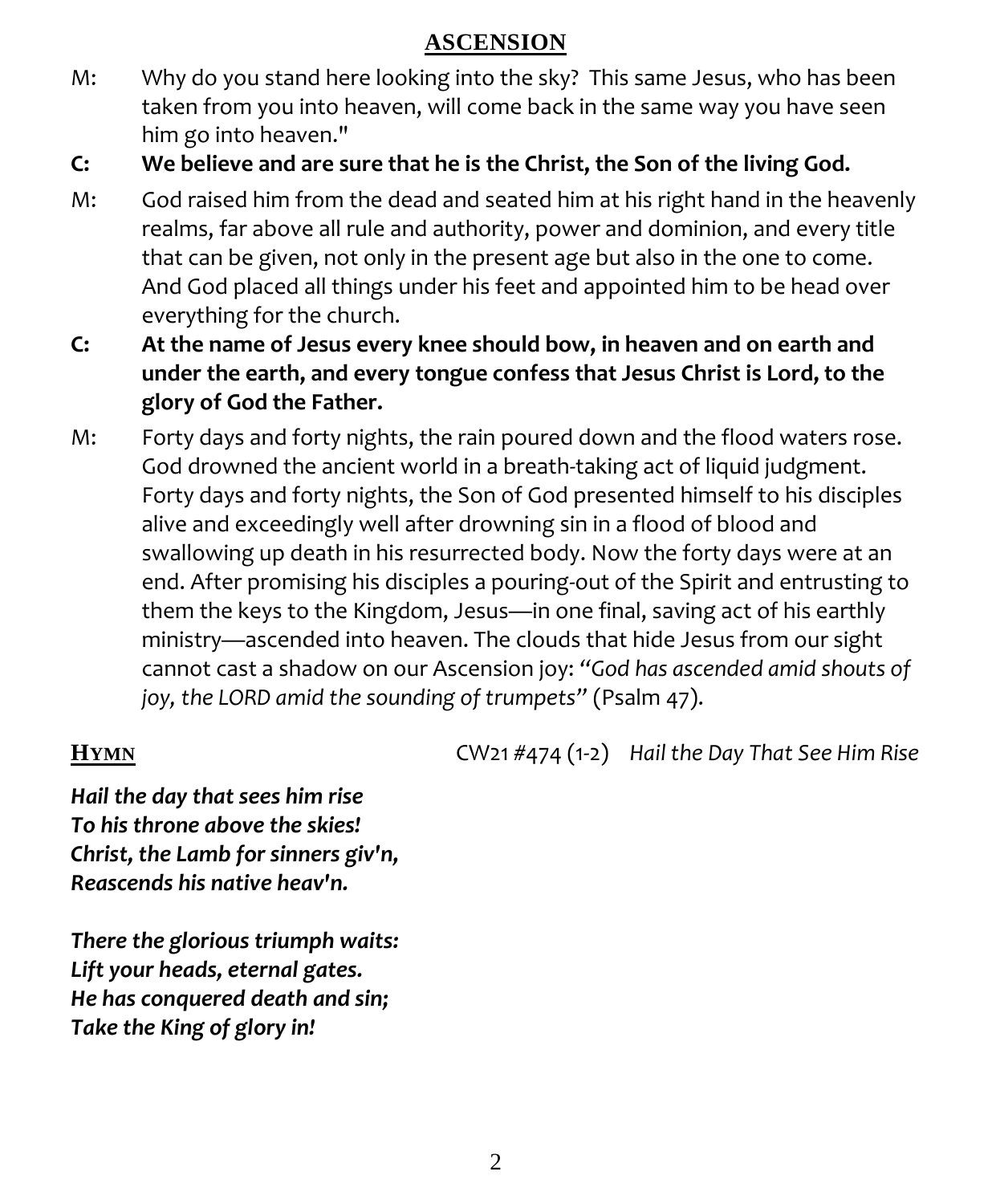#### **INVOCATION**

- M: In the name of the Father and of the Son and of the Holy Spirit.
- **C: Amen.**
- M: Christ is arisen!
- **C: He is risen indeed!**
- M: God has ascended amid shouts of joy!
- **C: Let us sing for joy to the LORD; let us shout aloud to the Rock of our salvation. Let us come before him with thanksgiving and extol him with music and song.**

**HYMN** CW21 #474 (3-4) *Hail the Day That See Him Rise*

*See, the heav'n its Lord receives, Yet he loves the earth he leaves; Though returning to his throne, Still he calls mankind his own.* 

*See, he lifts his hands above; See, he shows the prints of love. Hark! His gracious lips bestow Blessings on his Church below.*

## **CONFESSION OF SIN**

- M: Gracious Lord, through your Word you have revealed to us again and again the unsearchable riches of Christ, but again and again we confess that we have failed to recognize how richly we have been blessed.
- M: We confess that we have often failed to fully appreciate all you have done for us in Christ, and have failed to share the message of your love and grace with others as we should.
- M: We confess that so often we have overlooked the needs of those who live near us and have shown so little concern for those who are far away.

*A moment of silence for personal confession*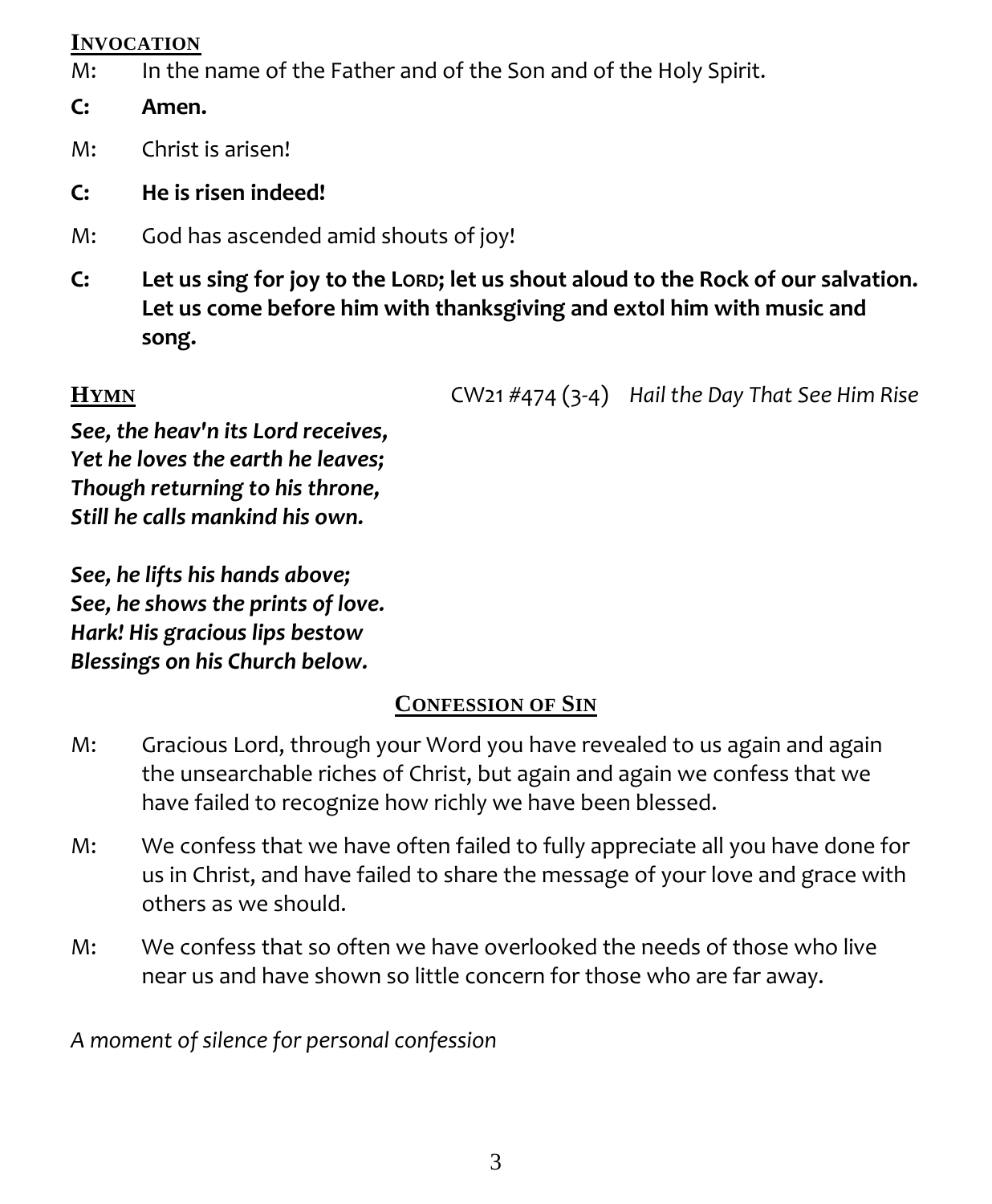#### **ABSOLUTION**

**M:** Because of his great love for us, God, who is rich in mercy, made us alive with Christ even when we were dead in transgressions—it is by grace you have been saved. And God raised us up with Christ and seated us with him in the heavenly realms in Christ Jesus, in order that in the coming ages he might show the incomparable riches of his grace, expressed in his kindness to us in Christ Jesus. For it is by grace you have been saved, through faith—and this is not from yourselves, it is the gift of God— not by works, so that no one can boast. **-**Ephesians 2:4-9

As a called servant of Christ and by his authority, I forgive you all your sins in the name of the Father and of the Son and of the Holy Spirit.

**HYMN** CW21 #474 (5-6) *Hail the Day That See Him Rise*

*Still for us he intercedes; His prevailing death he pleads. He, the first of all our race, Near himself prepares a place.* 

*There we shall with you remain Partners in your endless reign, There your face unclouded view, Find our heav'n of heav'ns in you.*

## **THE PRAYER OF THE DAY**

Lord Jesus, King of glory, on this day you ascended far above the heavens and at God's right hand you rule the nations. Leave us not alone, we pray, but grant us the Spirit of truth that at your command and by your power we may be your witnesses in all the world; for you live and reign with the Father and the Holy Spirit, one God, now and forever.

## **C: Amen**

## **THE WORD**

## **THE LESSON OF THE DAY**

*The Ascension of Our Lord A harmony based of the Gospels and Matthew, Mark, and Luke and the Acts of the Apostles* 

In my former book, Theophilus, I wrote about all that Jesus began to do and to teach until the day he was taken up to heaven, after giving instructions through the Holy Spirit to the apostles he had chosen. After his suffering, he presented himself to them and gave many convincing proofs that he was alive. He appeared to them over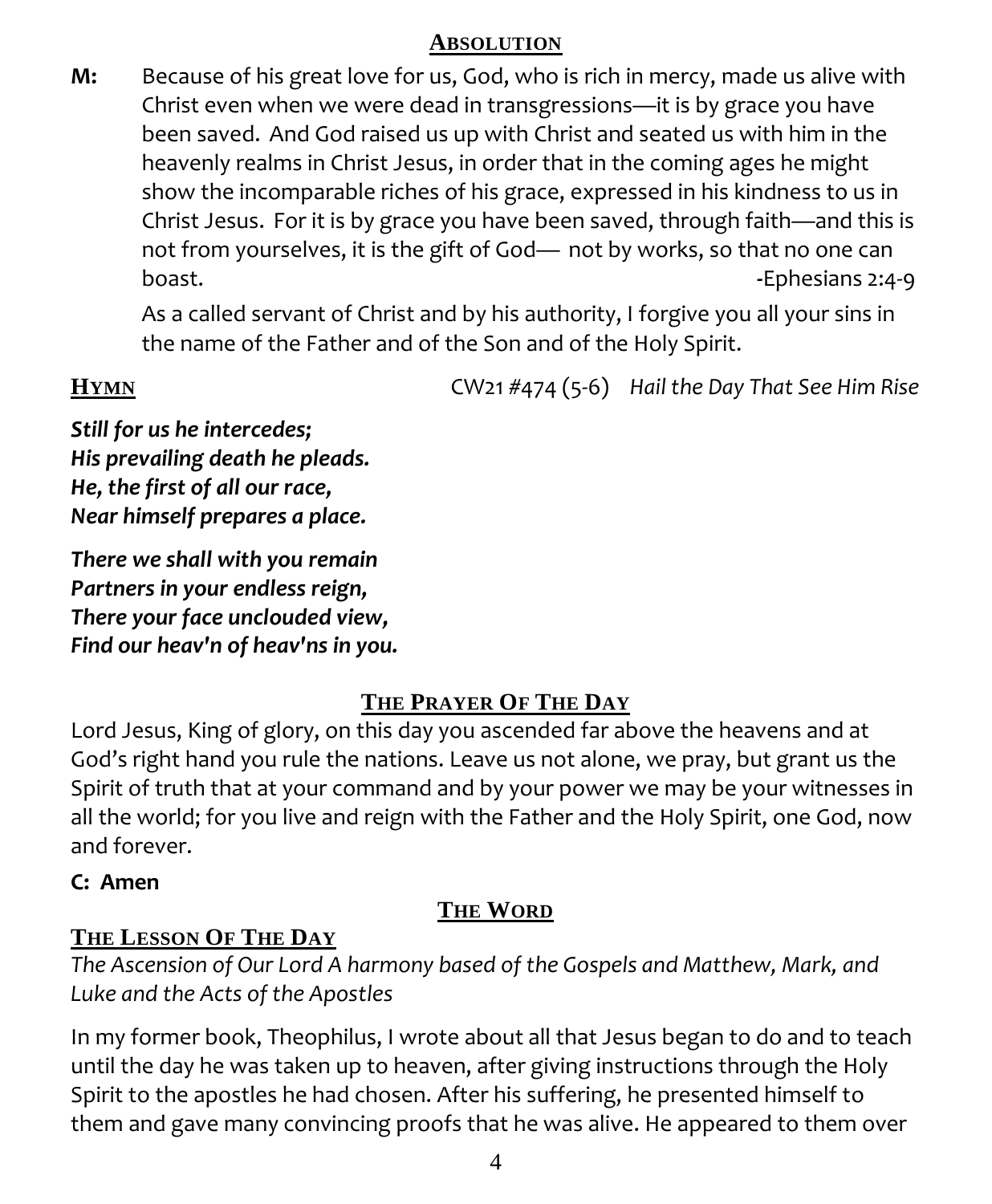a period of forty days and spoke about the kingdom of God. Soon after the resurrection, the eleven disciples went to Galilee, to the mountain where Jesus had told them to go. When they saw him, they worshiped him; but some doubted. Then Jesus came to them and said, "All authority in heaven and on earth has been given to me. Therefore, go and make disciples of all nations, baptizing them in the name of the Father and of the Son and of the Holy Spirit, and teaching them to obey everything I have commanded you. And surely I am with you always, to the very end of the age."

On one occasion, Jesus said to them, "This is what I told you while I was still with you: Everything must be fulfilled that is written about me in the Law of Moses, the Prophets and the Psalms." Then he opened their minds so they could understand the Scriptures. He told them, "This is what is written: The Messiah will suffer and rise from the dead on the third day, and repentance for the forgiveness of sins will be preached in his name to all nations, beginning at Jerusalem. You are witnesses of these things.

On another occasion, while he was eating with them, he gave them this command: "Do not leave Jerusalem, but wait for the gift my Father promised, which you have heard me speak about. I am going to send you what my Father has promised; but stay in the city until you have been clothed with power from on high." For John baptized with water, but in a few days you will be baptized with the Holy Spirit."

Then they gathered around him and asked him, "Lord, are you at this time going to restore the kingdom to Israel?" He said to them: "It is not for you to know the times or dates the Father has set by his own authority. But you will receive power when the Holy Spirit comes on you; and you will be my witnesses in Jerusalem, and in all Judea and Samaria, and to the ends of the earth."

When Jesus had led them out to the vicinity of Bethany, he lifted up his hands and blessed them. While he was blessing them, he left them and was taken up into heaven before their very eyes, and a cloud hid him from their sight. And he sat at the right hand of God.

They were looking intently up into the sky as he was going, when suddenly two men dressed in white stood beside them. "Men of Galilee," they said, "why do you stand here looking into the sky? This same Jesus, who has been taken from you into heaven, will come back in the same way you have seen him go into heaven."

Then they worshiped him and returned to Jerusalem with great joy from the hill called the Mount of Olives, a Sabbath day's walk from the city. And they stayed continually at the temple, praising God.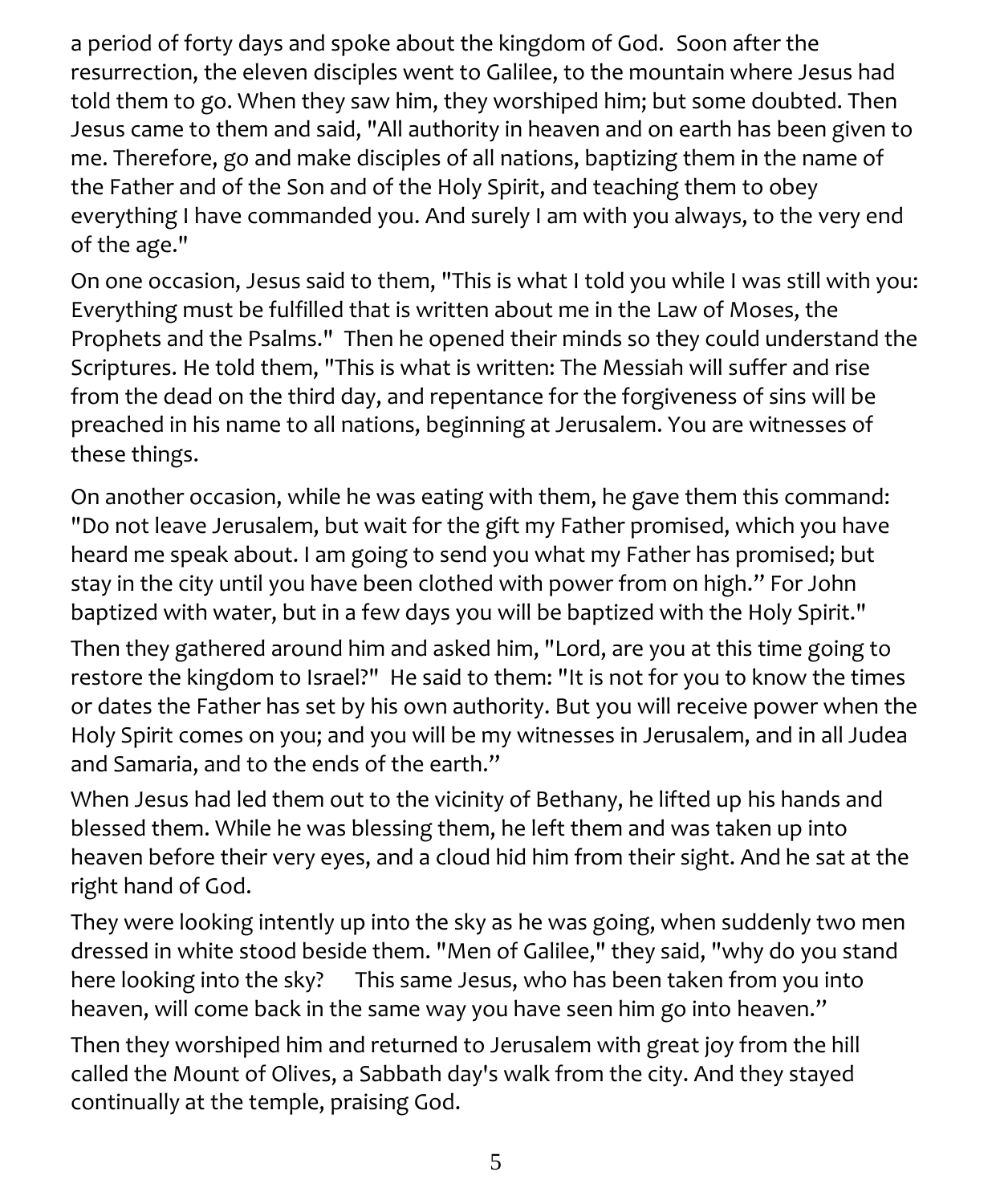#### **THE VERSE OF THE DAY** Matthew 28:20b

Alleluia. Alleluia. Christ is risen! He is risen indeed! Alleluia. Surely I will be with you always, to the very end of the age. Alleluia.

**HYMN** CW21 #606 (1): Alleluia! Sing to Jesus

*Alleluia! Sing to Jesus; His the scepter, his the throne; Alleluia! His the triumph, His the victory alone. Hark! The songs of peaceful Zion Thunder like a mighty flood: "Jesus out of ev'ry nation Has redeemed us by his blood."*

## **THE GOSPEL LESSON** John 14: 1-6

"Do not let your heart be troubled. Believe in God; believe also in me. **<sup>2</sup>** In my Father's house are many mansions. If it were not so, I would have told you. I am going to prepare a place for you. **<sup>3</sup>**And if I go and prepare a place for you, I will come again and take you to be with me, so that you may also be where I am. **<sup>4</sup>** You know where I am going, and you know the way…. I am the Way and the Truth and the Life. No one comes to the Father, except through me.

**HYMN** CW21 #606 (3): Alleluia! Sing to Jesus

*Alleluia! Not as orphans Are we left in sorrow now; Alleluia! He is near us; Faith believes, nor questions how. Though the cloud from sight received him When the forty days were o'er, Shall our hearts forget his promise: "I am with you evermore"?*

# **THE SERMON – PSALM 23:1,5**

The LORD is my shepherd; I shall not want. **<sup>5</sup>**You prepare a table before me in the presence of my enemies; You anoint my head with oil; My cup overflows.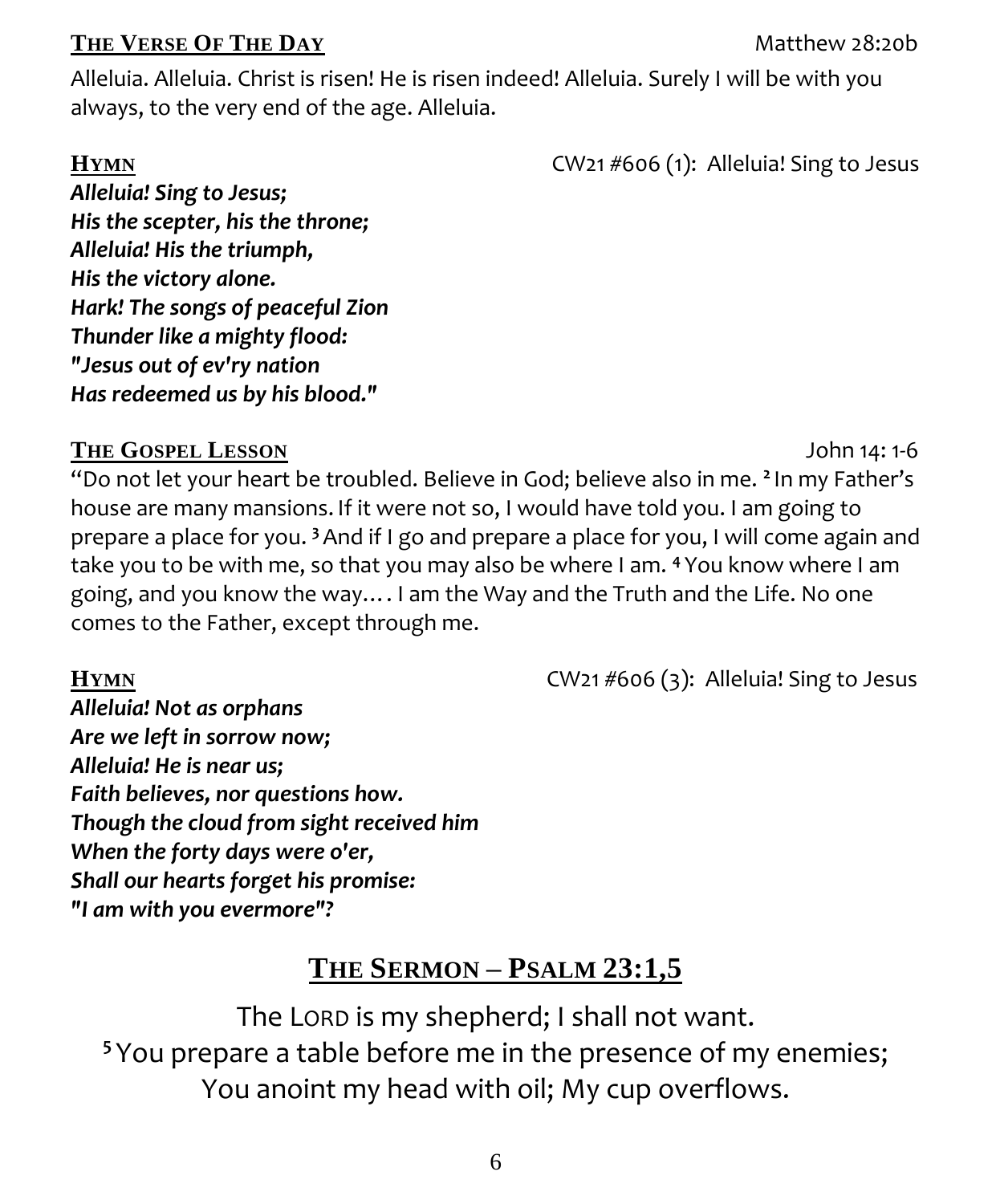#### **THANKSGIVING**

## **OFFERING**

*An opportunity to give online can also be used at Paypal.me/GracePortland or by utilizing this QR code:*



## **PRAYER OF THE CHURCH**

- M: Confident of our Lord's return, let us approach our Father's throne of mercy on behalf of the Church and of all people.
- M: Gracious Lord God, amid shouts of joy we celebrate your Son's ascension into heaven where he is now seated in majesty at your right hand. Grant your Church steadfastness in these gray and latter days that she may hold to the truth and boldly confess the saving name of Jesus.
- **C: As the devil, the world, and our sinful flesh seek to silence our witness to the truth, grant us courage to believe in our hearts and confess with our lips that Jesus is Lord.**
- M: Even as your beloved Son intercedes on behalf of his Church, so has he commanded us, his kingdom of priests, to pray for others.
- **C: Hear us, O Lord, as we implore you to show mercy to those in need:**
- M: *Prayers of intercession are offered*
- **C: Teach us to be thankful and content, whether we have plenty or are in need.**
- M: O Lord, heavenly Father, we here remember the sufferings and death of your dear Son, Jesus Christ, for our salvation. Praising his victorious resurrection from the dead, we draw strength from his ascension before you, where he ever stands for us as our own high priest. Gather us together, we pray, from the ends of the earth to celebrate with all the faithful the marriage feast of the Lamb in his kingdom, which has no end.

## **THE LORD'S PRAYER**

**Our Father, who art in heaven, hallowed be thy name, thy kingdom come, thy will be done on earth as it is in heaven. Give us this day our daily bread; and forgive us our trespasses, as we forgive those who trespass against us; and lead us not into temptation, but deliver us from evil. For thine is the kingdom and the power and the glory forever and ever. Amen.**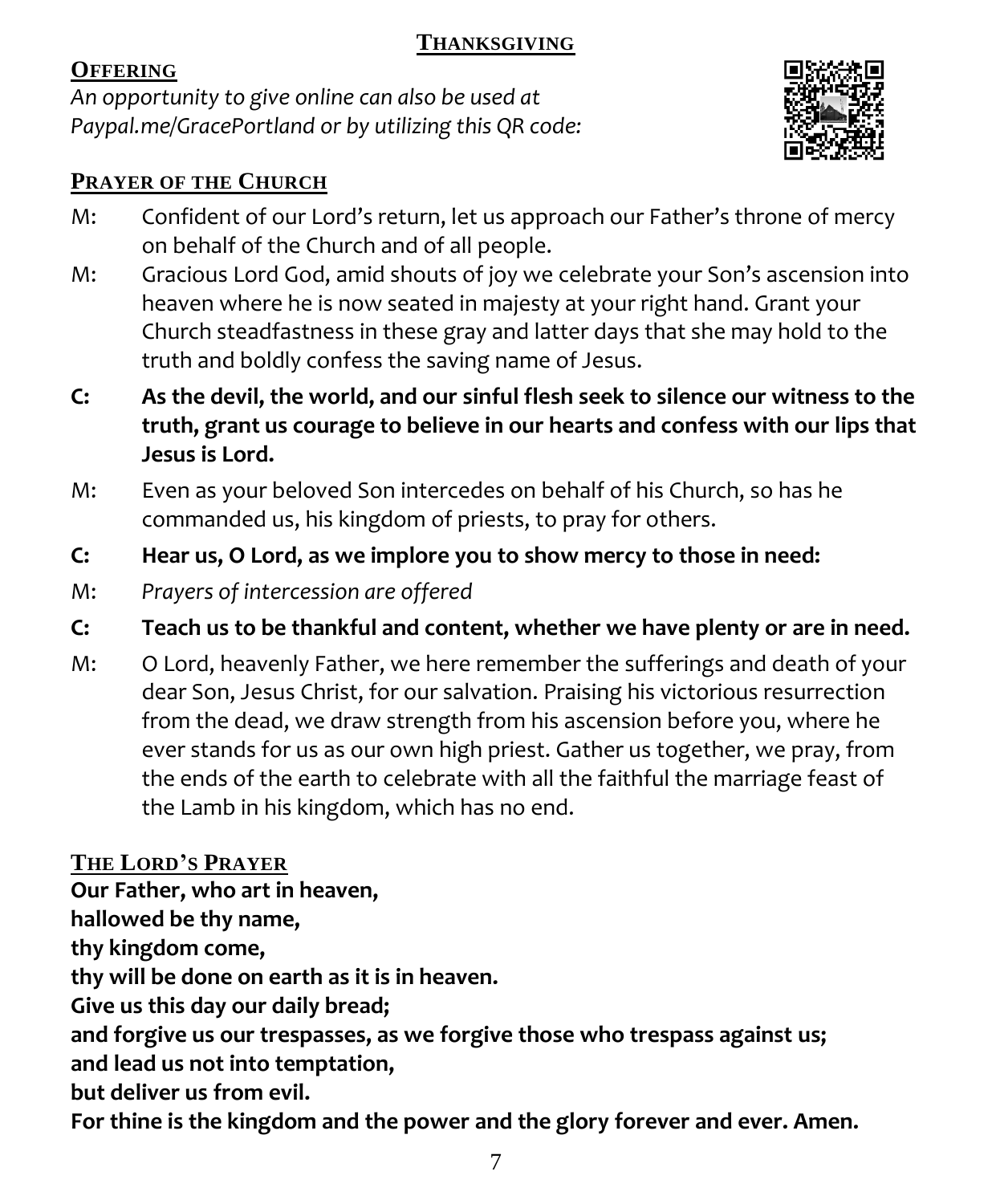#### **THE SACRAMENT OF HOLY COMMUNION**

#### **PREFACE**

M: The Lord be with you.

#### **C: And also with you.**

M: Lift up your hearts.

#### **C: We lift them up unto the Lord.**

M: Let us give thanks to the Lord, our God.

#### **C: It is good and right so to do**

M: It is truly good and right that we should at all times and in all places give you thanks, O Lord, holy Father, almighty and everlasting God, through Jesus Christ, our Lord who has called us to be his own that we may live under him in his kingdom and serve him in everlasting righteousness, innocence, and blessedness.

**HYMN:** CW #472 (1): A Hymn of Glory Let Us Sing

*A hymn of glory let us sing! New songs throughout the world shall ring: Alleluia! Alleluia! Christ, by a road before untrod, Ascends unto the throne of God. Alleluia! Alleluia! Alleluia! Alleluia! Alleluia!* 

#### **APOSTLES' CREED**

**I believe in God, the Father almighty, maker of heaven and earth. I believe in Jesus Christ, his only Son, our Lord, who was conceived by the Holy Spirit, born of the virgin Mary, suffered under Pontius Pilate, was crucified, died, and was buried. He descended into hell. The third day he rose again from the dead. He ascended into heaven and is seated at the right hand of God the Father almighty. From there he will come to judge the living and the dead.**

**I believe in the Holy Spirit, the holy Christian Church, the communion of saints, the forgiveness of sins, the resurrection of the body, and the life everlasting. Amen.**

**HYMN:** CW #472 (2): A Hymn of Glory Let Us Sing

*The holy apostolic band Upon the Mount of Olives stand, Alleluia! Alleluia! And with his followers they see Their Lord ascend in majesty. Alleluia! Alleluia! Alleluia! Alleluia! Alleluia!*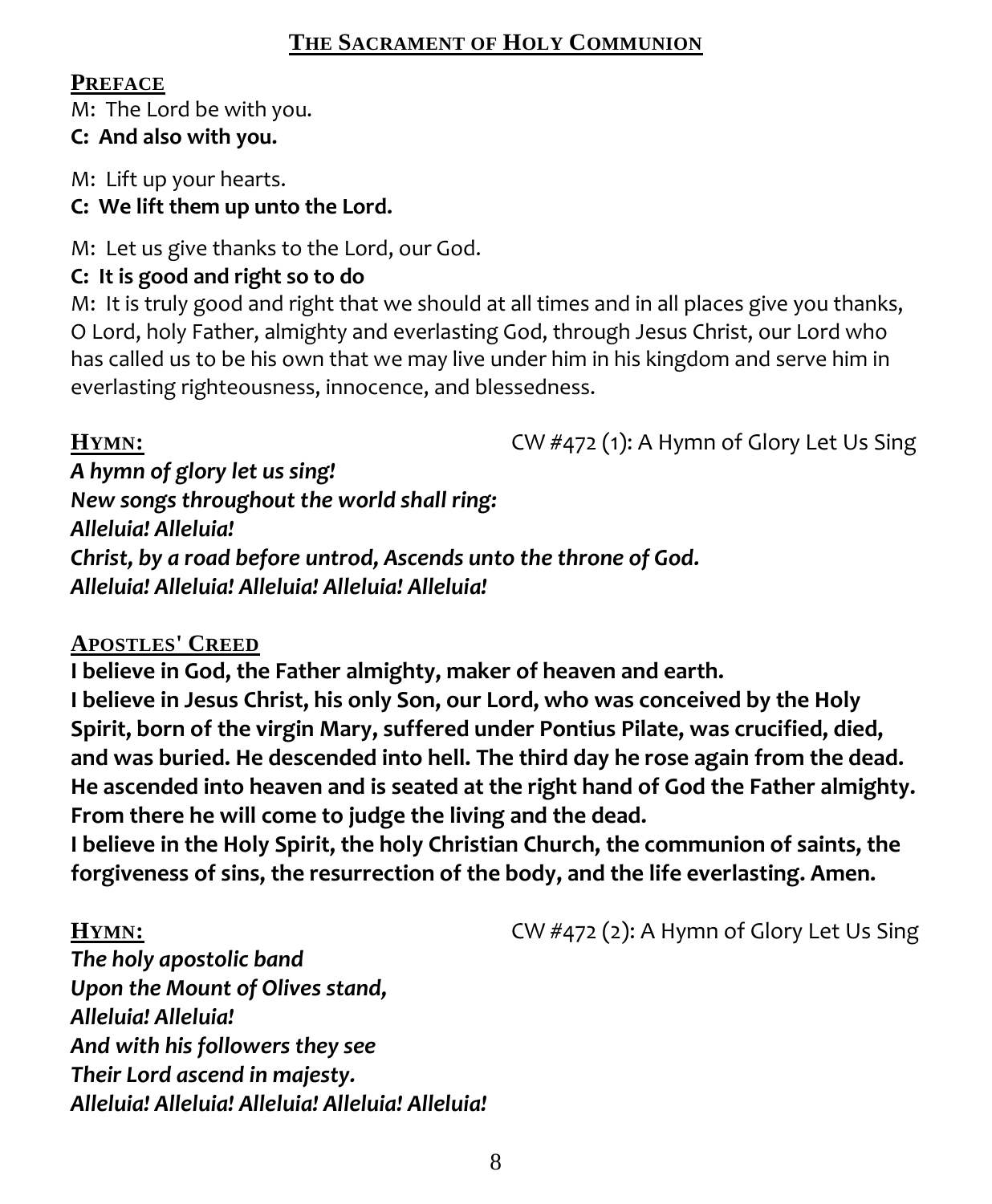#### **THE PRAYER OF THANKSGIVING**

- M: Blessed are you, O Lord of heaven and earth. We praise and thank you for sending your Son, Jesus Christ, and we remember the great acts of love through which he has ransomed us from sin, death, and the devil's power.
- **C: By his incarnation, he became one with us. By his perfect life, he fulfilled your holy will. By his innocent death, he overcame hell. By his rising from the grave, he opened heaven.**
- M: Invited by your grace and instructed by your Word, we approach your table with repentant and joyful hearts. Strengthen us through Christ's body and blood, and preserve us in the true faith until we feast with him and all his ransomed people in glory everlasting. Amen.

**HYMN:** CW #472 (4): A Hymn of Glory Let Us Sing

*"You see him now, ascending high Up to the portals of the sky." Alleluia! Alleluia! "Hereafter Jesus you shall see Returning in great majesty." Alleluia! Alleluia! Alleluia! Alleluia! Alleluia!*

#### **THE WORDS OF INSTITUTION**

**M:** Our Lord Jesus Christ, on the night he was betrayed, took bread: and when he had given thanks, he broke it and gave it to his disciples, saying, "Take and eat; this is my body, which is given for you. Do this in remembrance of me."

Then he took the cup, gave thanks, and gave it to them, saying, "Drink from it, all of you; this is my blood of the new covenant, which is poured out for you for the forgiveness of sins. Do this, whenever you drink it, in remembrance of me."

**M:** The peace of the Lord be with you always. Come now for all has been prepared.

**HYMN:** CW #472 (5): A Hymn of Glory Let Us Sing

*Be now our joy on earth, O Lord, And be our future great reward. Alleluia! Alleluia! Then, throned with you forever, we Shall praise your name eternally. Alleluia! Alleluia! Alleluia! Alleluia! Alleluia!*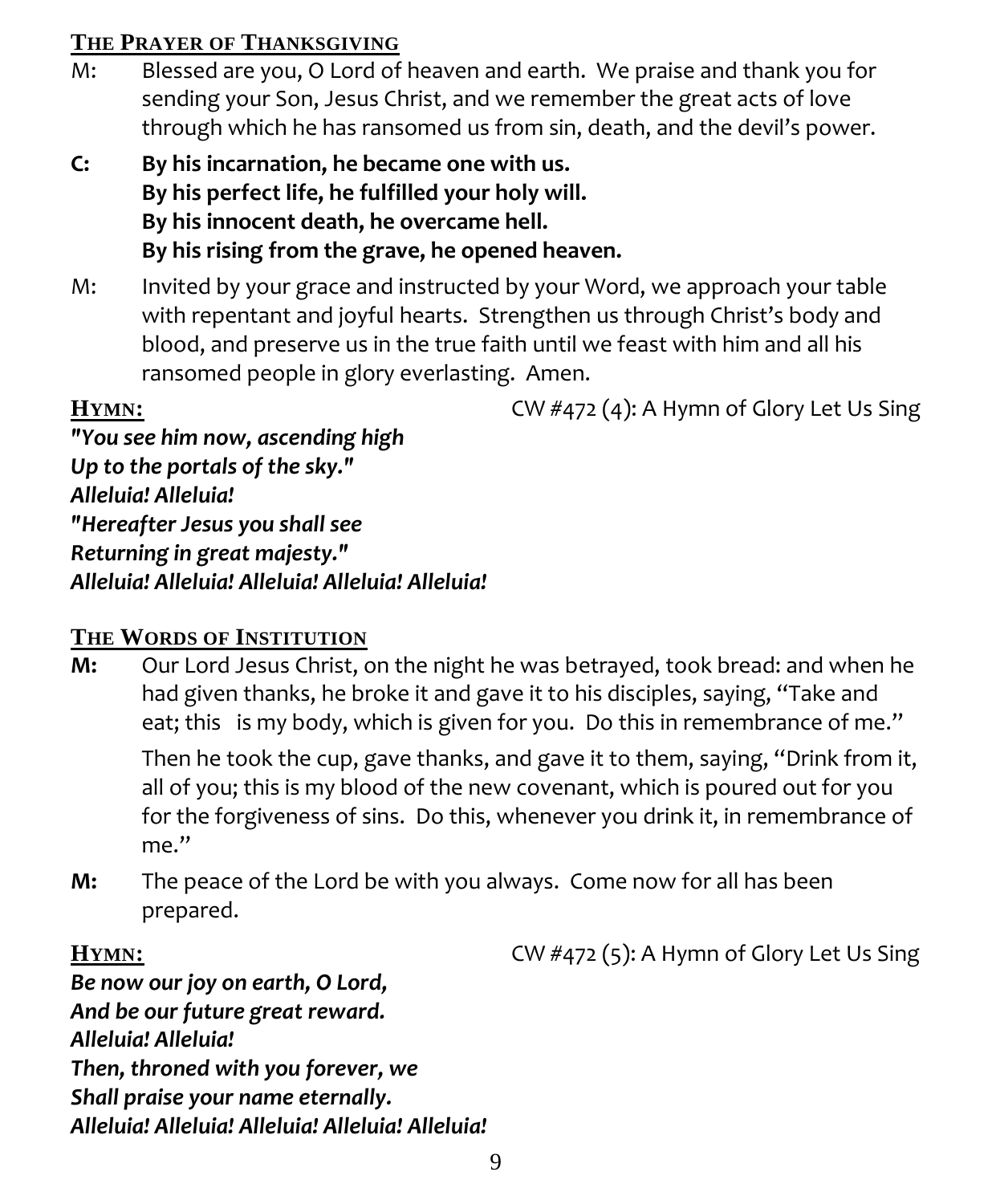#### **THE DISTRIBUTION**

*Thank you for honoring our practice of "close" communion. The Bible teaches that participating in the Lord's Supper is an expression of complete unity of faith (1 Cor. 10:17). We lovingly ask, therefore, that before joining in this, the highest act of fellowship, a unity of faith based on the Bible be established through membership in this congregation or in a sister congregation of the Wisconsin Evangelical Lutheran Synod (WELS). We are most eager for you to join us in the unity of faith and confession we enjoy. If you would like to discuss "close" communion or any other spiritual matter with the pastor, please indicate this on the Friendship Register.*

#### **THE DISTRIBUTION SONGS**

"I Will Rise" *By Chris Tomlin Arranged by Craig Courtney and Lynda Hasseler Performed by the Martin Luther College Choir Music used with permission CCLI License 11209822* 

"Draw Us To Thee" *By Friedrich Funcke 1642-1699 Tune: A hymnodus sacer, Leipzig 1625 Arranged / Performed by Koine Music used with permission CCLI License 11209822* 

#### **THE BLESSING & BENEDICTION**

## **THE RECESSION OF THE PASCHAL CANDLE**

*The Paschal Candle is the large candle placed on a tall brass candlestick located near the baptismal font in our chancel. "Paschal" is taken from a Hebrew word meaning*  "Passover". For centuries the Passover pointed to with Jesus' passion as the Lamb of God *and his glorious resurrection that assures us that everyone who is covered by the blood of the Lamb will be saved, and though death itself will pass over us it cannot harm us. It was on Good Friday that Paschal Candle entered the sanctuary in the darkness of the Tenebrae reminding us that Jesus would rise again. The candle islighted for every service during the 40-day period that follows Easter as we celebrate the resurrection, the greatest of God's miracles and mercies. But now our Lord has ascended into heaven and disappeared from our sight. And so we snuff out the Paschal Candle, and as its smoke ascends we are reminded of Christ's ascension.* 

*At the Festival of the Ascension the Paschal Candle is carried from the chancel and replaced with a plain white candle called "The Christ Candle" to symbolize that Jesus did not remain with his Church in bodily form but returned to his heavenly Father's right*